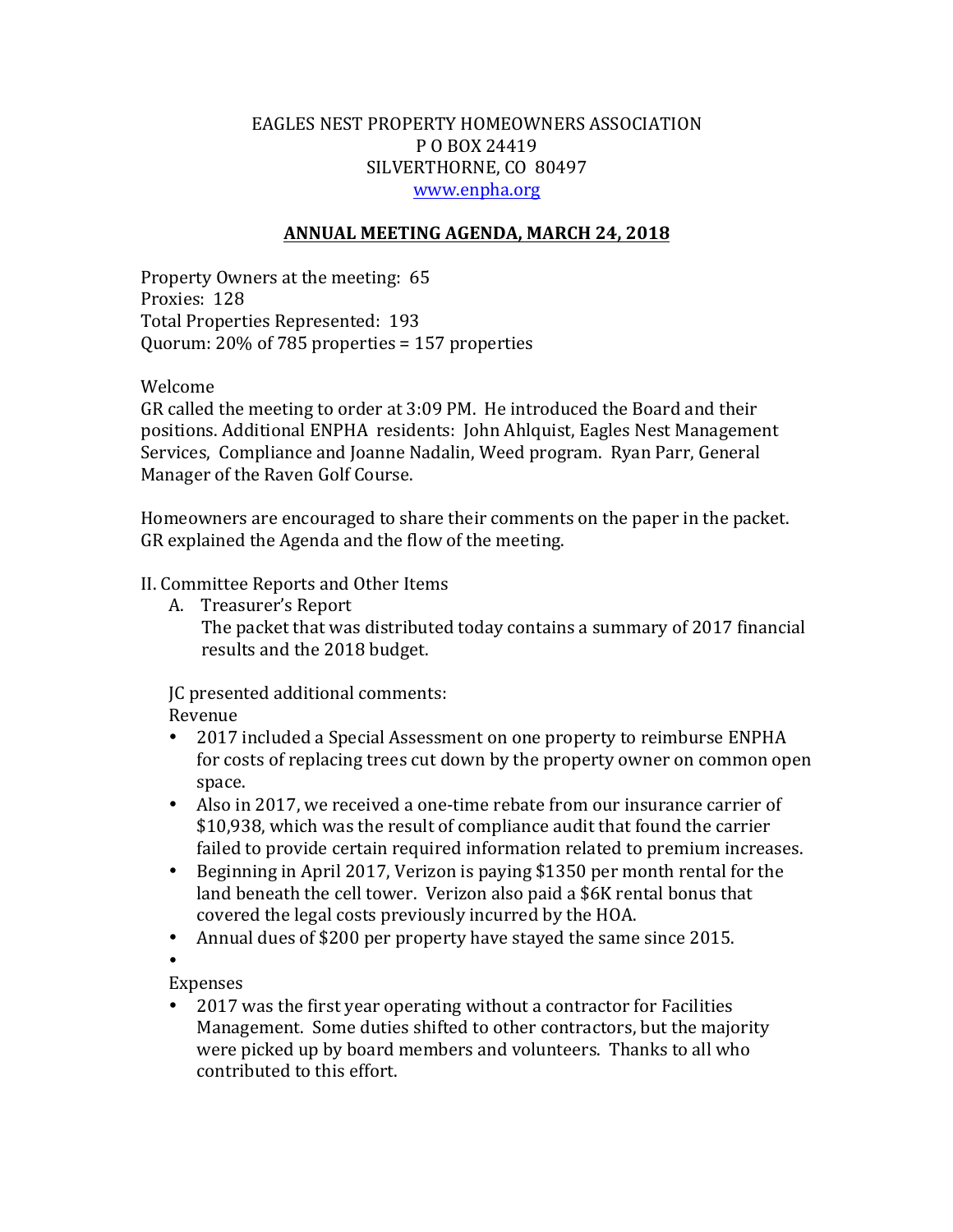- As noted by at least one homeowner, we have not budgeted anything for property taxes in 2018. That is because with the help of our neighbor and former board member, John Taylor, we received an exemption from property tax for several parcels of our community open space. We also bid out snow removal for 2017 and insurance policies for 2018. In both cases we stayed with current vendors who were the lowest bidders. We also bid out replanting of the trees that were cut down on Tract J and chose Ceres Landscaping as the low bid.
- Almost all line items were on or under budget for 2017 with the largest variances on the hard-to-predict items such as repairs and maintenance and legal.
- For 2018, we budgeted recurring operating expenses at about same level as 2017 with the exception that we added \$7.5K for the Middle, or Raven, Entrance project.
- We also planned \$10.5K in deferred maintenance projects including lighting for the sign at the south entrance, and seal coating for the community center driveway and striping the community center parking lot. Our 2018 capital budget is \$15K including safety railing at the pavilion (which has already been installed), some asphalt replacement at the community center, and repair or replacement of the South Entrance water vault. These items are funded from reserves.

# Reserves

- \$57K was added to ENPHA reserves in 2017 for a total \$158K including \$65K legal, \$45K capital, \$32K operating contingency (18.5%), \$12.5 insurance deductible and \$3K weed program carryover. The operating contingency is now 18.5% of revenue compared with our target of 10% to 25%.
- The Design Review Committee (DRC) had a 2017 cash surplus of \$2.7K, which increased the DRC reserves to \$22K.

Additional financial information including monthly financial statements, budget philosophies, good governance policies and financial rules can all be found on our website at www.enpha.org.

B. Design Review Committee

LSJ introduced the members of the DRC. Average of 12 homes per month under construction. 6 homes were completed along with the Verizon Tower and their maintenance building. The average build time is 15 months. Approximately 73 lots in Three Peaks that have not been developed. There are a few lots in Old Eagles Nest. The Waters at Silver Trout is 28 units is located behind the ponds on the other side of the river. This year 8 homes under construction and 1 home has been completed.

LSJ reminded homeowners to contact the DRC for any modification to homes, including paint, landscape, etc.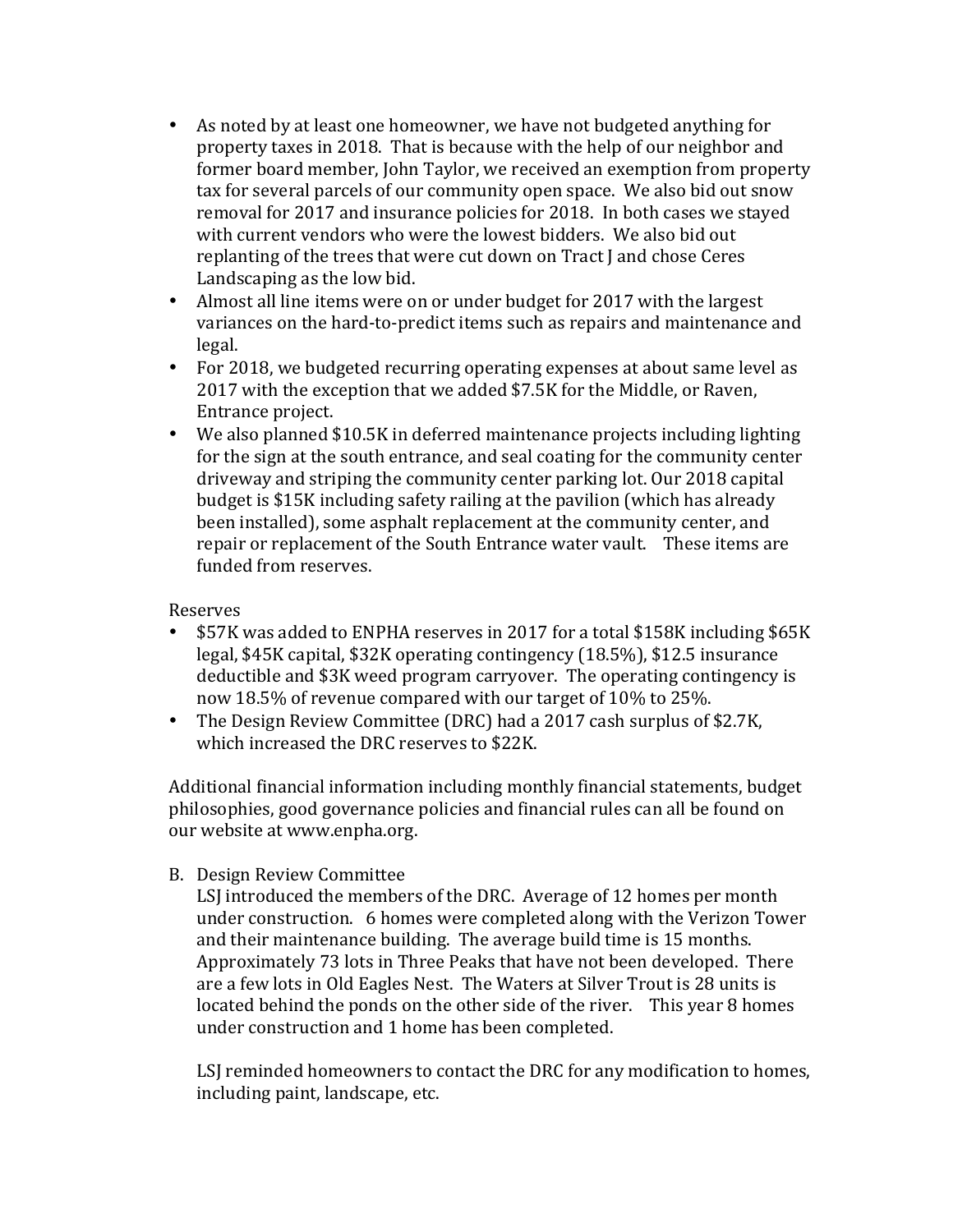- C. Environmental
	- 1. Noxious Weeds Questions/Answer

JN introduced herself. And explained the process for weed control. This is a mandatory requirement imposed by the State of Colorado. Eagles Nest and Three Peaks residents will be automatically included in the weed spraying program. Homeowners that want to opt out can do by completing the form in the packet or on the ENPHA website. Spraying will start approximately July 15. ENPHA volunteer spray teams will have on Green Vests identifying them. If homeowners have weeds that haven't been sprayed, let the JN know so it can be touched up later in the season. Opt out deadline is June 22.

Bob Mock explained the areas that will be sprayed. If homeowners opt out, the Weed Team will be checking those properties.

2. Trees and Trails Programs

Several dead trees were cut down throughout the neighborhood as well as removed dead trees. Old dead trees should be part of the chipping program. Let the BM or JW know if there are dead trees that should be removed.

2018 chipping program dates have not been released yet. Please don't put piles out too early.

Trails will be worked on early this season. The first Trail workday will be May 19. The neighborhood workday will be June 9. Trees will be trimmed back for safety on the trails. Dogs should be leashed walking through the neighborhood as well as on the trails. Speed limits throughout the neighborhood is 25 MPH. Please respect the speed limit.

BM is looking for volunteers to help with the weed program. Please let BM or JW know if you can volunteer. Please also let the Board know if there are any issues on the trails as you see them.

- 3. Building & Grounds
	- A. Entrances

PC talked about the projects that were completed last year at the entrance. 4000 Tulips were planted at the entrance. Approximately 3 acres of land at the entrance. Dave Anderson looks after the front entrance maintenance and oversees the contractor. 

The sign at the entrance is now illuminated by spot lights.. To repair the sign to its original lighting is in excess of \$20,000.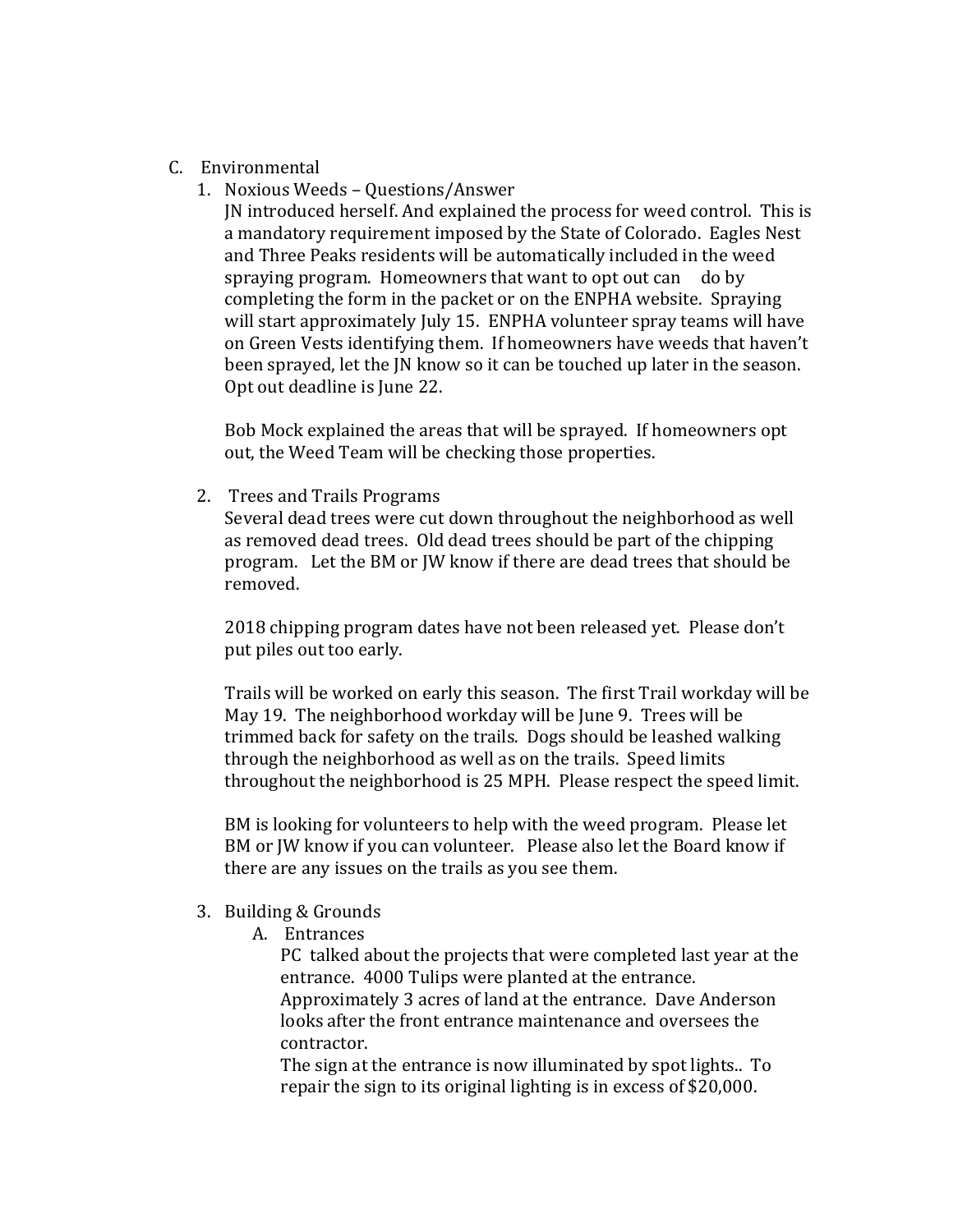Raven Entrance is still being discussed. PC is working with the new GM and the parent company to begin the beautification of that entrance.

B. Community Center

Community Center have landscaping updates this summer. Approximately 15 events per month. Safety railing was installed around the perimeter of the Pavilion. Seal coat and striping of the parking lot will be done this summer.

C. Annual Work Day (June 9)

Sign up sheet for the Annual Work Day is at the meeting. There is also a Tulip Planting sign up sheet. Tuplip planting is done the second week in October, weather permitting.

Snowshoe Event in February had approximately 95 attendees. Everyone had a good time.

4. Verizon Cell Tower - next steps

Verizon Tower came online in November. Verizon continues testing on the tower. In general, the tower was a positive step. Verizon is working on identifying the dark spots, this will be done by a drone survey. This will help determine the range of the tower and what can be done to improve it.

5. Eagles Nest Metro District

Metro District was established in 1981 and issued bonds for installation of roads, water, sewer, and drainage. The present mill levy is 15.052 mills per \$1000 of each owner's tax bill. All properties in ENPHA and Angler Mountain Ranch tax pay the tax. There are 2 bonds left to pay off (total of \$1.45 million). At the next meeting on May 10 (4:00 PM at the Angler Mountain Yacht Club), the Board will determine whether the 2018 bond may be called in May rather than November, saving \$25,000 in interest. For 2019, the board is hoping to reduce the mill levy by 50% to pay off the last bond. The Board has recommended unanimously to dissolve the District after the 2019 bond is called. Excess funds remaining will be distributed to ENPHA and the Angler Mountain Ranch HOA.

6. Compliance

JA explained his job as ENPHA Decs and Covenants enforcement officer. JA reminded residents to update their address and contact information to our bookkeeper, Peggy Long.

7. Sub-Associations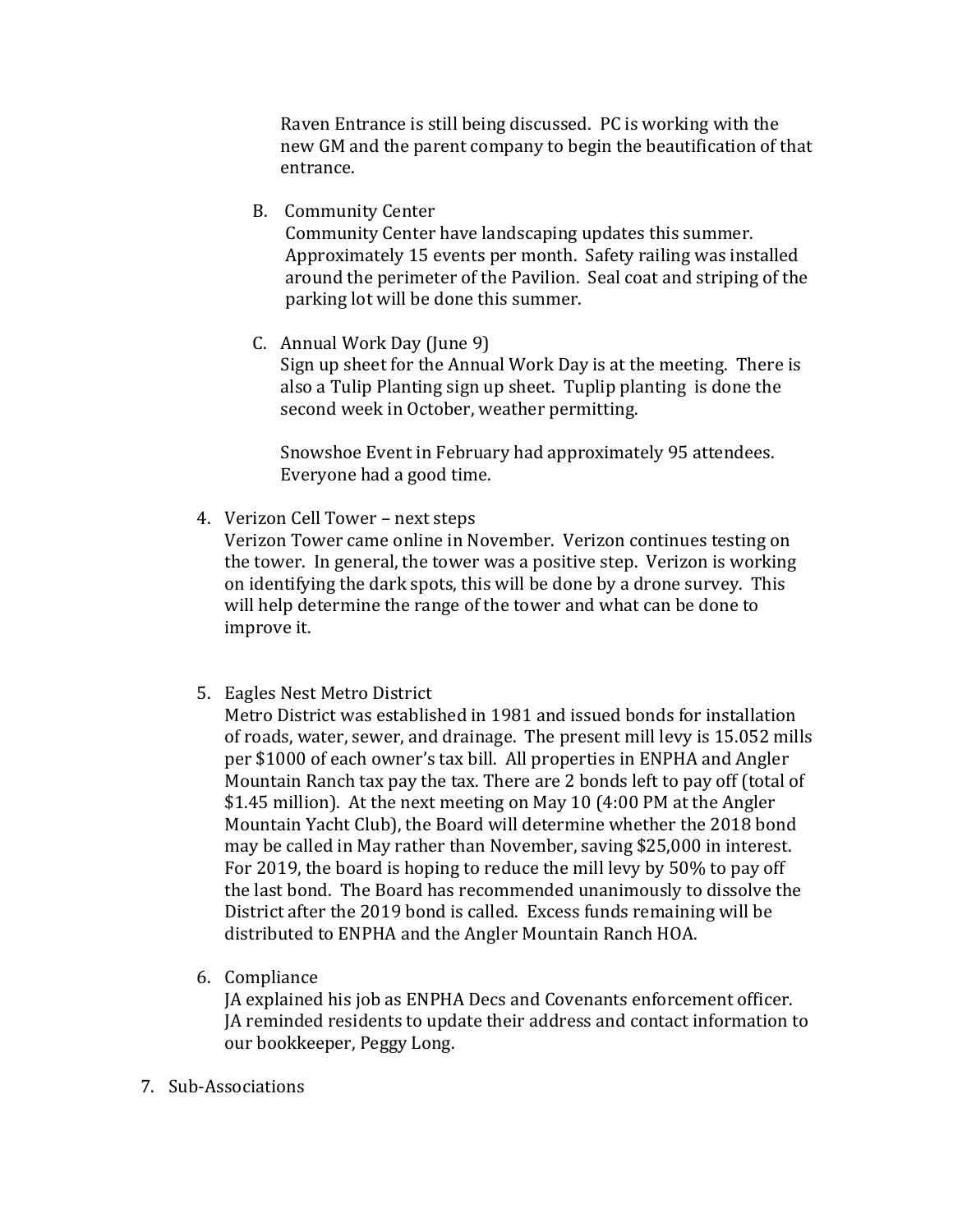GR explained sub-associations vs. neighborhoods. There are 12 sub-associations (381 properties) and 2 primary neighborhoods are Old Eagles Nest and Three Peaks (397 properties) and a couple of small clusters of homes (7 properties) that make up the 785 ENPHA properties.

The primary issue facing each of the sub-associations in 2018 is how to either establish rules for short-term rental properties or enforce the rules they already have in place. The Board will work the respective sub-association presidents to communicate best practices. Further, the Town will begin developing its own Code for short-term rentals over April and May and has requested ENPHA provide input.

#### III. Owners Comments

GR opened up the meeting up to questions.

Red Hawk Circle Resident – Is Kestrel Lane part of the association. Who takes care of the dog poop bags and trash can? Two stations (poop bags and a trash can) on Kestrel are maintained by the Hideaway, however there are no stations on ENPHA open space along Kestrel. Homeowner is suggesting that the HOA install other stations. IA addressed the question that this is a Town issue and there is nothing in the ENPHA Decs and Covenants to enforce control of dog waste. GR said the Board will discuss this issue at the next meeting (April 12).

Hideaway Resident – can neighbors donate the grocery bags to help homeowners pick up dog waste and not incur cost to the HOA?

Larry Hicks, Three Peaks Scholarship Fund Board Member - Three Peaks Scholarship Fund collected over \$30,000 for the Fund in 2017. Larry explained the fund and would like to make sure everyone is aware of the Fund and has an opportunity to be involved.

Osprey Reserve Resident - The Raven Entrance has been neglected and needs to be a priority to the HOA. The Entrance is full of weeds, gravel and dirt. The retaining wall is in disrepair. Please allocate some of the same resources to the Raven Entrance as we have to the North entrance. PC explained that the land at the Raven Entrance is not owned by ENPHA. It is owned by the golf course. We are proposing a co-op project to work together to beautify the entrance. A proposal was developed. 

Three Peaks Resident – Regarding the Raven Entrance -- painting and maintenance of the common area owned by the Association are to be paid by ENPHA Funds. However, according to the Declarations and Covenants restrictions apply to expenditures on non-ENPHA owned properties such as the Raven Entrance.

Three Peaks Resident – concern about utility pedestals around the community are not be put back together and are leaning over after utilities companies perform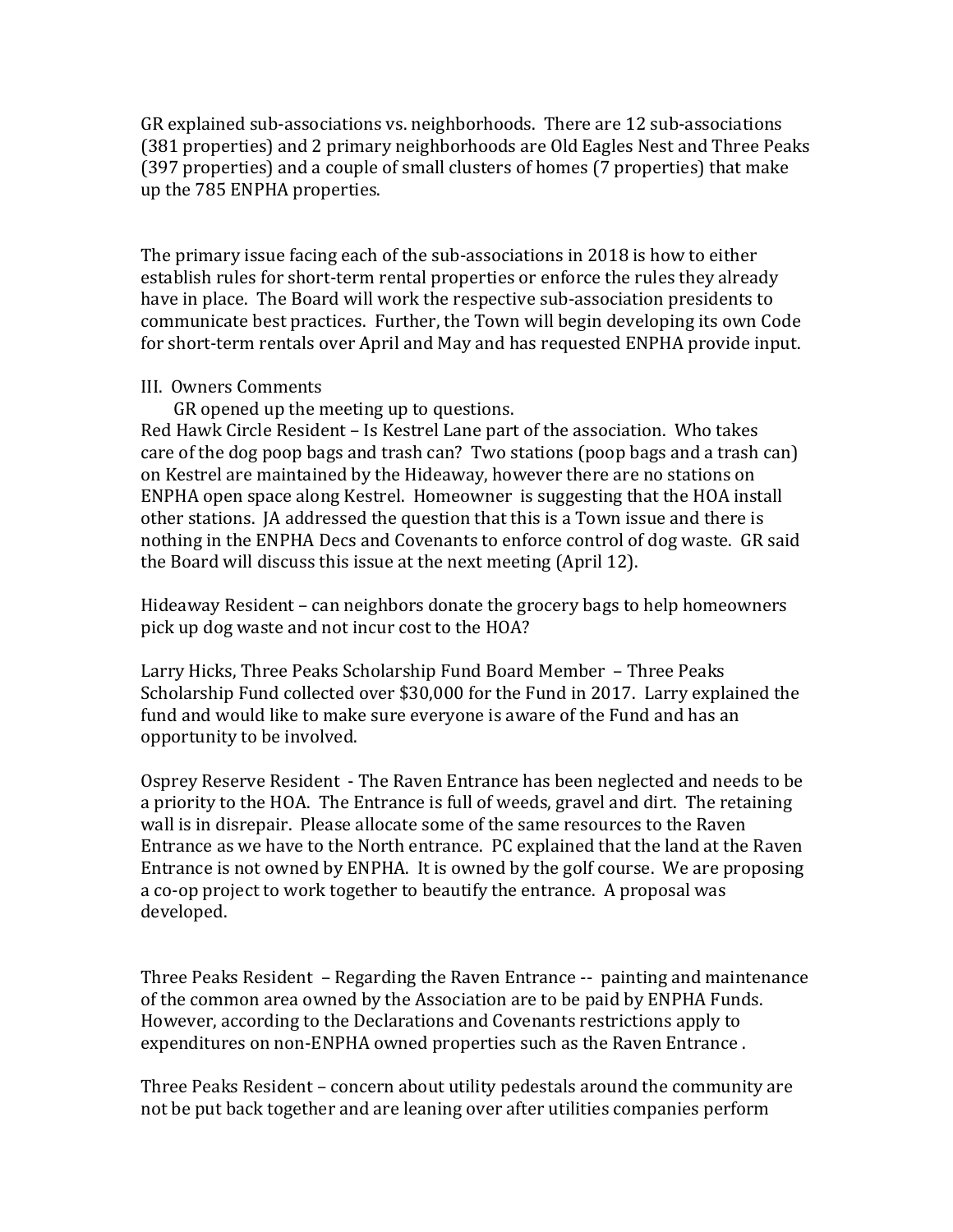work. Is there anything that can be done on a major scale. PC offered to contact Xcel, and will also try to reach out to Comcast.

Golden Eagle Road sign never replaced on the light post at the Raven Entrance by CDOT. JN said the town has gotten in touch with CDOT.

Old Eagles Nest Resident -

Eagles Nest Metro District – what is going to happen once the bond is paid off? GR explained that the ownership of all infrastructure paid for with bond funding has been conveyed to the Town.

Trails Signs and Maintenance -- Requests the Board put trail signs up, BM said the Board wants to map the trails and leave laminated cards at the community center for residents to use. BM said some trails may have new signs. BM said this year the maintenance plan should be about able to improve  $60\% - 70\%$  of the trails.

New Three Peaks resident asked how Evergreen Metro District billing is done. GR explained that it is part of the part of the property tax billed by Summit County.

Three Peaks Resident – reinforced the dog waste issue. Please make sure you share dog waste bags with your renters and houseguests.

Fox Valley Resident - Tried to contest tax bill and feels property taxes are too high in Silverthorne. The assessed value is about the value of their property at this time. [N] advised that Silverthorne does not have a property tax.  $0\%$  goes to the town. The County assesses property values every other year. GR says to keep contesting property tax, including personally going to the County Assessors's Office.

IV. Business Items/Raven Information

GR told the meeting that ENPHA residents have been consistent volunteers for the Town Council (as elected officials) and on Town Citizen Advisory Committees. Four owners serve presently on the Town Council and 14 owners serve on the Advisory Committees. In this regard, he introduced Anne Marie Sandquist, a longtime ENPHA resident and the incoming Mayor for the Town of Silverthorne, who made a few comments.

Election of Directors -- Currently 2 open positions, George Resseguie and Judy Camp whose names appear on the ballot.

- A. Raven Golf Club Update GR introduced Ryan Parr. He gave the Homeowners an update on his management plan.
- B. Election Results GR and JC were re-elected